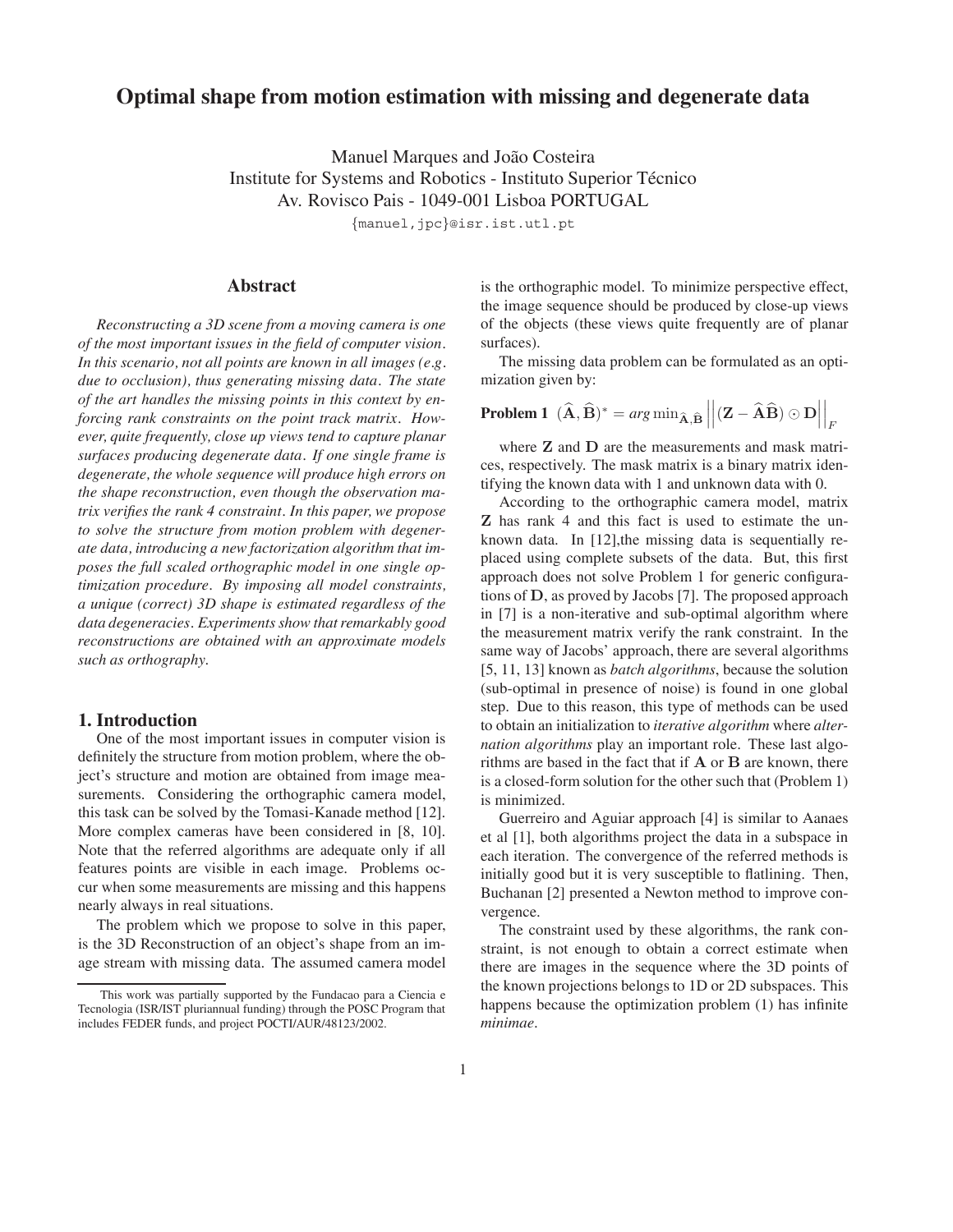There are works that try to solve this ambiguity with more *priori* information. In [9], the planar surfaces of the object are known and due to this they impose these constraints to the object's shape and in [5, 11] a smooth camera trajectory is considered. But these last strategies can not be used to solve the problem presented in this paper, because we want to recover the 3D shape of an unknown object and without any constraints in the camera trajectory. We will show that this objective can be attained by solving problem (1) but constraining camera motion to comply with the rigidity constraints. To obtain this result, an intermediate step is required, leading to a new rigid factorization algorithm.

### **2. Rigid Factorization**

In this section we will introduce a new factorization algorithm that computes shape and motion under scaled orthography in one single optimization step, and imposing the correct camera model upfront. We will show that this constraint is unavoidable if the known data is degenerate and because of this fact the affine factorization of Tomasi-Kanade does not provide the correct answer. Assume for now that there are no missing points on our data, and that the *known data matrix* **Z** is given by

$$
\mathbf{Z} = \mathbf{W} \tag{1}
$$

where **W** is called the *data matrix*. If one object is represented by  $P$  points view in  $F$  frames, this matrix is composed by the projections of the object's points in all images, such as  $D_{\Box}$ 

$$
\mathbf{W} = \begin{bmatrix} u_1^1 & \dots & u_1^P \\ v_1^1 & \dots & v_1^P \\ \vdots & \ddots & \vdots \\ u_F^1 & \dots & u_F^P \\ v_F^1 & \dots & v_F^P \end{bmatrix}
$$
 (2)

where  $u_f^p$  and  $v_f^p$  are the p point projection in the frame f. Considering the scaled-orthographic camera model, (2) can be factorized as

$$
\mathbf{Z} = \mathbf{M}\mathbf{S} + \mathbf{t}^T \mathbf{1} \tag{3}
$$

where  $\mathbf{M}_{[2F \times 3]}$  is the *motion matrix*,  $\mathbf{S}_{[3 \times P]}$  the *shape matrix* and  $\mathbf{t} = \left[ t_u^1 t_v^1 ... t_u^F t_v^F \right]^T$  the *translation vector*. The *motion matrix* is composed by independent matrices like the next expression indicates.

$$
\mathbf{M} = \left[\mathbf{M}_1^T \dots \mathbf{M}_F^T \right]^T
$$

Each matrix M*<sup>f</sup>* (also called the *motion matrix in frame*  $f$ ) is composed by the two perpendicular vectors

$$
\mathbf{M}_{f} = \begin{bmatrix} \mathbf{i}_{\mathbf{x}} & \mathbf{i}_{\mathbf{y}} & \mathbf{i}_{\mathbf{z}} \\ \mathbf{j}_{\mathbf{x}} & \mathbf{j}_{\mathbf{y}} & \mathbf{j}_{\mathbf{z}} \end{bmatrix}^{f} = \begin{bmatrix} \mathbf{i}^{f} \\ \mathbf{j}^{f} \end{bmatrix}
$$
(4)

It is important to refer that the vectors  $\mathbf{i}^f$  and  $\mathbf{j}^f$  are not orthonormal vectors, as usual, but perpendicular with the same norm (the scale factor). Since we are estimating the model's parameters without missing data, considering that the shape coordinate system is placed in the shape's centroid, the *translation vector* has a closed-form solution,

$$
\mathbf{t} = \begin{bmatrix} \frac{1}{P} \sum_{i} \mathbf{Z}_{1i} & \dots & \frac{1}{P} \sum_{i} \mathbf{Z}_{[2f,i]} \end{bmatrix}
$$
 (5)

Replacing it in (3) we obtain the so called *centered data matrix*

$$
\mathbf{Z}_c = \mathbf{MS} \tag{6}
$$

In the orthographic model (the considered model for the data), there are not constraints for **S**. Instead **M** has to verify the following *motion constraints*

$$
\mathbf{i}^f \mathbf{i}^f = \alpha^f \tag{7}
$$

$$
\mathbf{j}^f \mathbf{j}^f = \alpha^f \tag{8}
$$

$$
\mathbf{i}^f \mathbf{j}^f = 0 \tag{9}
$$

$$
\forall f \in \{1,...,P\}
$$

where  $\alpha^f$  is the scale factor of the frame f relatively to the reference one. Due to the Least Squares (LS) formulation of Tomasi-Kanade method, in the noisy data case, the obtained solution does not satisfy exactly these constraints (7,8,9).

#### **2.1. Imposing Rigid Motion Constraints**

To estimate the missing data that will be presented in section 3, the *motion constraints* must be satisfied. To do this, we replace the unconstraint optimization problem [12] by the following one

Problem 2  
\n
$$
(\widehat{M}, \widehat{S})^* = arg \min_{\widehat{M}, \widehat{S}} \sum_f ||(\mathbf{Z}_c)_f - \widehat{M}_f \widehat{S}||_F^2
$$
  
\n $\widehat{M}_1 \widehat{M}_1^T = \alpha^1 I_{2 \times 2}$   
\n  
\n $s.t.$   
\n $\widehat{M}_F \widehat{M}_F^T = \alpha^F I_{2x2}$   
\n $\alpha^f \in \mathbb{R}^+, \forall_f$ 

The natural way of solving the Problem 2 is to search the motion matrix **M** in the *motion manifold*, defined by the constraints of the referred problem. However, this is still a very hard problem. Instead we propose an iterative algorithm in  $\mathbb{R}^{2F \times P}$  where the solution found in each iteration (for the optimization problem without constraints) is projected in the *motion manifold*. It can be seen as a version of the power method where in each iteration a *motion matrix* is calculated (step 2) independently. The procedure of step 2, which projects the left factor of  $\mathbf{Z}_c$  ( $\left[\mathbf{R}_1^T...\mathbf{R}_F^T\right]^T$ ) onto the manifold of motion matrices, has a similar derivation to the Procrustes problem [3]. The solution of this problem for each matrix  $M_f$  (4) in each iteration k is given by:

$$
\widehat{\mathbf{M}^k}_f = \alpha_f U_f V_f^T, \text{ where } R_f = U_f \begin{bmatrix} \sigma_1 & 0 \\ 0 & \sigma_2 \end{bmatrix} V_f^T
$$
  
and  $\alpha_f = (\sigma_1 + \sigma_2)/2$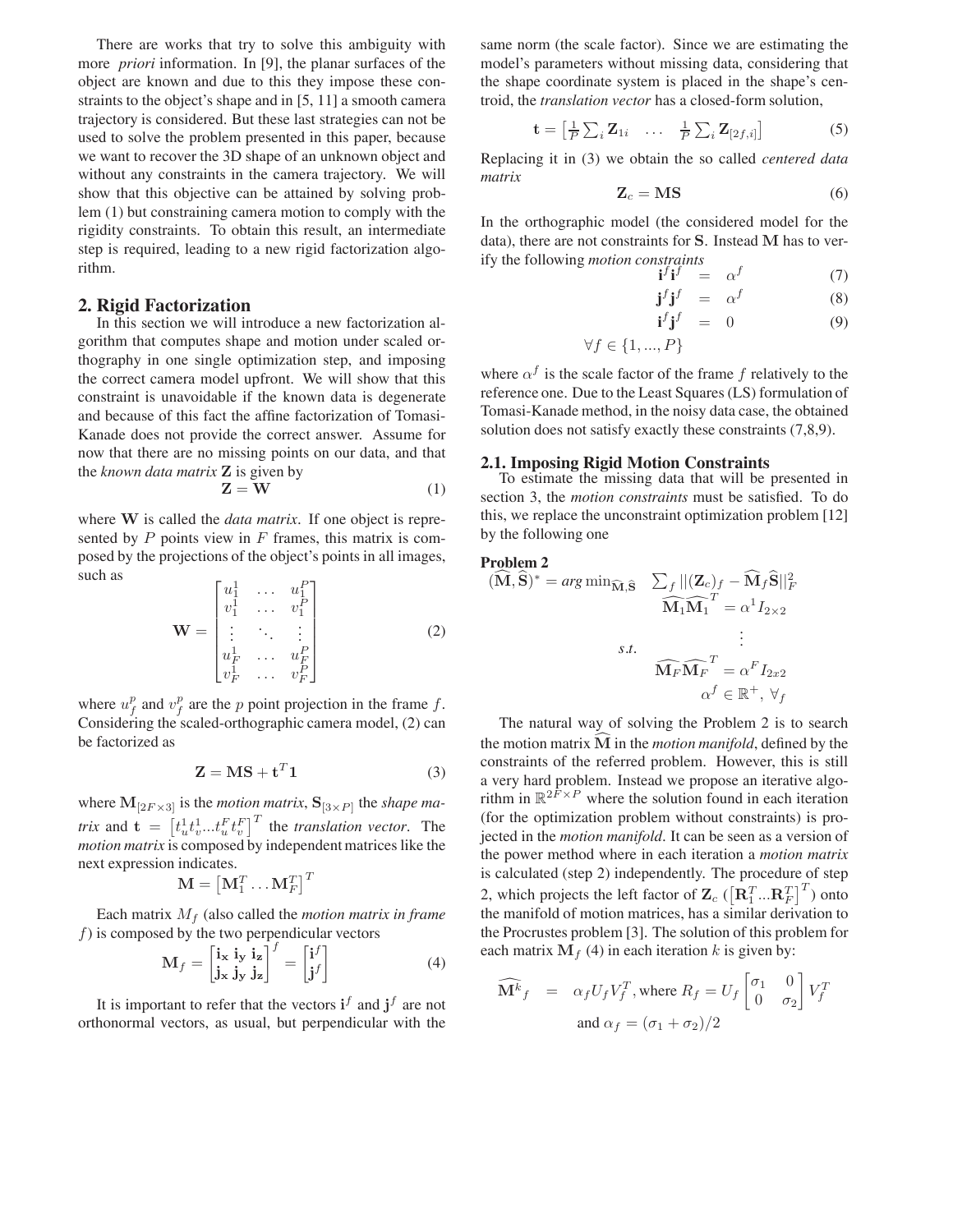## **Algorithm 1** Rigid Factorization

**1.** Initializations: (factorize **Z***<sup>c</sup>* using any factorization (e.g. SVD)  $Z_c = AB$ ,  $R = A$ ,  $\hat{M}^0 = A$ ,  $S^0 = B$  $k=1$ **2.** Project R into the manifold of motion matrices  $\widehat{\mathbf{M}^k}$  =  $\arg\min_{\mathbf{X}} \sum_{f} ||\mathbf{R}_f - \mathbf{X}_f||_F^2$ s. t.  $\mathbf{X_f} \mathbf{X_f}^T = \alpha_f \mathbf{I}_{2x2} \quad \forall f$  $\alpha \in \mathbb{R}^+$ **3.**  $\widehat{S^k} = \widehat{M^k}^+ Z_c$ ,  $\widehat{M^k}^+$  - Moore-Penrose pseudoinverse  $\mathbf{4.} \ \mathbf{R} = \mathbf{Z}_c \widehat{\mathbf{S}}^{+}_{k_z}$ **5.** Verify if  $||\mathbf{M}_k - \mathbf{M}_{k-1}|| < \epsilon$ . If not, go to step 2 and  $k = k + 1$ . **6.**  $\mathbf{M} = \mathbf{M}_k$  and  $\mathbf{S} = \mathbf{S}_k$ 

Even though step 2 is solved  $F$  times in each iteration, the computational cost of this is irrelevant because as equation (10) shows, it has closed-form solution and is unique. In step 3, the estimate of the object's shape is given by a LS solution.

In terms of complexity, we need to compute two pseudoinverses and a set of eigen vectors in closed-form (in  $\mathbb{R}^3$ ).

### **3. Estimating Shape With Missing Data**

To represent the missing data, we introduce the matrix **D**. Elements  $D_{[2*i-1,j]}$  and  $D_{[2*i,j]}$  of this matrix are 1 if point  $j$  is known in frame  $i$  and 0, otherwise. Due to missing data, the equations presented in section 2 are not valid in this one. In this way, (3) is replaced by

$$
\mathbf{Z} = \mathbf{W} \odot \mathbf{D} \tag{10}
$$

where  $\odot$  represents the Schur (elementwise) product. According to (10) and the orthographic model, we have

$$
\mathbf{Z} = (\mathbf{MS} + \mathbf{t}^T) \odot \mathbf{D} \tag{11}
$$

In this section, **t** is impossible to calculate such as (5) because this expression requires that all data are known. If the point p is known in all frames, the *translation vector* is computed as

$$
\mathbf{t}^T = -\mathbf{Z} \underbrace{\begin{bmatrix} 0 \dots 0 \\ p-1 \end{bmatrix}}_{p-1} \underbrace{0 \dots 0} \begin{bmatrix} T \\ P-p \end{bmatrix} = -\begin{bmatrix} z_{1p} & \dots & z_{[2f,p]} \end{bmatrix} \tag{12}
$$

and all measurements are registered to this point. If not this vector is another parameter to estimate.

### **3.1. Using the rank constraint**

The rank constraint can be used to calculate the unknown values of **Z**. This fact is true because, by checking the model (11) and the dimensions of **M** and **S**, we can easily conclude that **Z** has at most rank 4. Mathematically, this problem corresponds to solve the following optimization problem

#### **Problem 3**

$$
(\widehat{\mathbf{W}})^* = \arg\min_{\widehat{\mathbf{W}}} \quad \left| \left| \left( \mathbf{W} - \widehat{\mathbf{W}} \right) \odot \mathbf{D} \right| \right|_F^2
$$
  
*s.t.*  $\widehat{\mathbf{W}} \in \mathcal{S}_4$ 

where  $S_4$  is the space of matrices with rank equal to 4. This approach allows us to obtain the correct solution for the missing data if the object is a **full 3D object** and the known points of each image of the stream are **not coplanar**. The solution is not the correct one if it exists, at least, one image where the known points are in the same 1D or 2D subspace (degenerate images). This happens because the problem 3 has infinite solutions.

To verify the described fact, consider that the *translation vector* is computed and, due to this we know  $\mathbf{Z}_c$  given by

$$
\mathbf{Z}_c = \mathbf{MS} \odot \mathbf{D}
$$

where  $\mathbf{Z}_c \in \mathcal{S}_3$ . Suppose that the first m points belong to a 2D flat surface and the known points of the image  $f$  are these points, precisely. The object's shape is known and we can calculate a matrix A such that the plane  $z = 0$  contains the first m points.

$$
\underbrace{\begin{bmatrix} (\mathbf{Z}_c)_{[2f-1,1]} & \cdots & (\mathbf{Z}_c)_{[2f-1,m]} & \cdots \\ (\mathbf{Z}_c)_{[2f,1]} & \cdots & (\mathbf{Z}_c)_{[2f,m]} & \cdots \end{bmatrix}}_{\widehat{W}_f} = \underbrace{\begin{bmatrix} (\mathbf{Z}_c)_{[2f-1,m]} & \cdots & (\mathbf{Z}_c)_{[2f,m]} \\ \vdots & \ddots & \vdots \\ (\mathbf{Z}_c)_{[2f,m]} & \cdots & \mathbf{S}_{1m} \\ \hline \mathbf{S}_{21} & \cdots & \mathbf{S}_{2m} & \mathbf{S}_{[2,m+1]} \cdots \mathbf{S}_{2P} \\ \hline \mathbf{S}_{3m+1} & \cdots & \mathbf{S}_{3P} \end{bmatrix}}_{\widehat{\mathbf{M}}_f}
$$
\n
$$
(13)
$$

This particular parametrization just makes completely clear that the submatrix of the first  $m$  columns of  $S$  is singular (the planar surface). Equation (13) is equivalent to the system of equations given by

$$
\begin{cases}\n(\mathbf{Z}_c)_{[2f-1,1]} &= a\mathbf{S}_{11} + b\mathbf{S}_{21} \\
(\mathbf{Z}_c)_{[2f,1]} &= d\mathbf{S}_{11} + e\mathbf{S}_{21} \\
\vdots &= \vdots \\
(\mathbf{Z}_c)_{[2f-1,m]} &= a\mathbf{S}_{1m} + b\mathbf{S}_{2m} \\
(\mathbf{Z}_c)_{[2f,m]} &= d\mathbf{S}_{1m} + e\mathbf{S}_{2m}\n\end{cases}
$$
\n(14)

In (14) we can clearly verify that the Problem 3 has two degrees of freedom, variables  $c$  and  $f$ . Then, the unknown image points projection in frame  $f$  have not two solutions, but infinite. This fact does not allow us to recover the original *motion* and *shape matrix* because the method can add an error to the known points' projections in this frame. In real situations with noise and other distortions these estimated projections can be quite far from reality. If, as it is common in real situations, there are large sets of degenerate images the total error can be significant.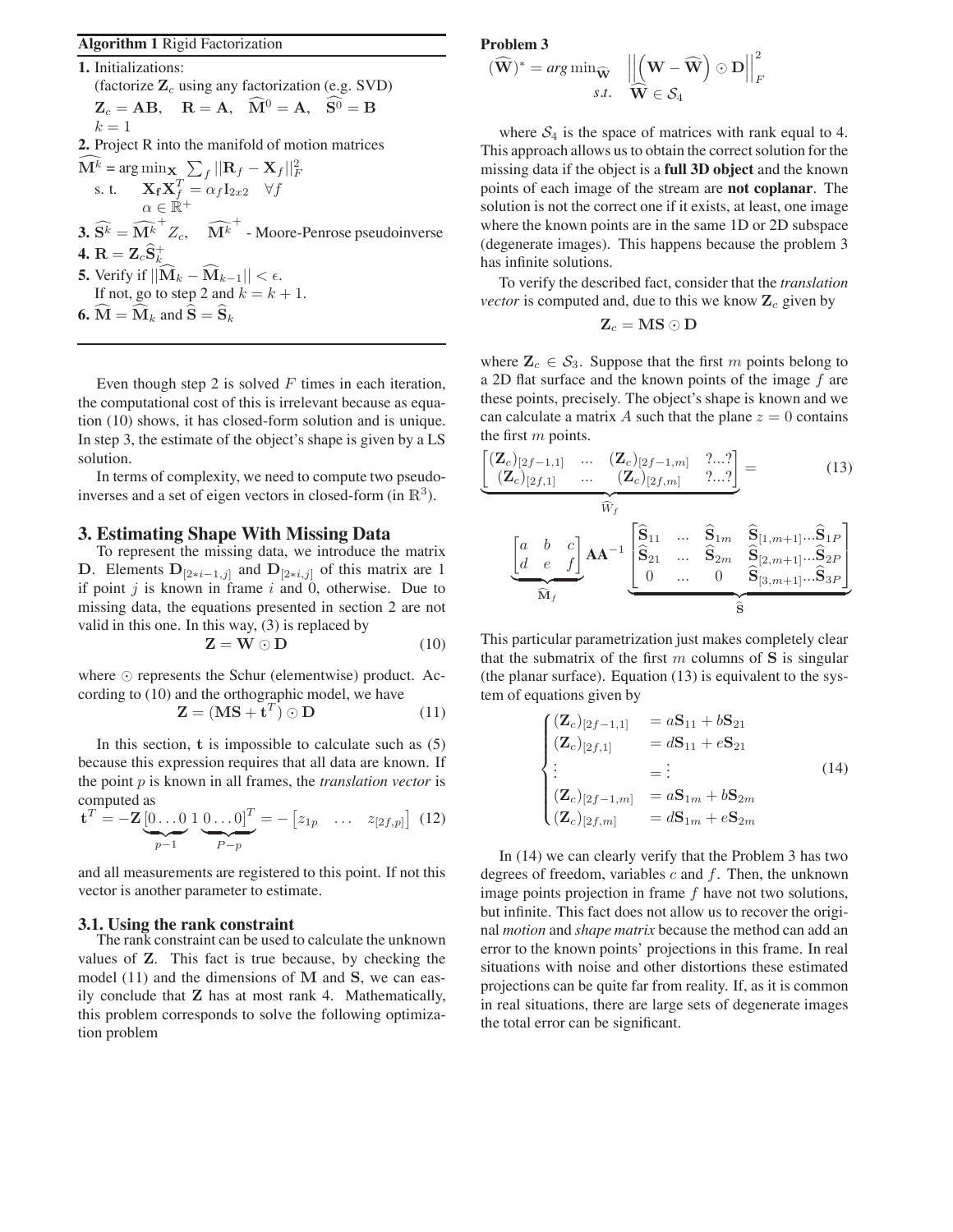#### **3.2. Imposing the orthogonality constraints**

Considering the orthographic camera model to explain the data, we can verify, in section 3.1, the rank constraint is not enough to estimate the missing data. To solve this problem, we propose the following optimization problem **Problem 4**

$$
(\widehat{\mathbf{M}}, \widehat{\mathbf{S}})^* = \arg\min_{\widehat{\mathbf{M}} \widehat{\mathbf{S}}} \sum_{f} \left| \left| \left( \mathbf{W}_f - \widehat{\mathbf{M}}_f \widehat{\mathbf{S}} + \widehat{t}_f \mathbf{1}_{[2, P]} \right) \odot \mathbf{D} \right| \right|_F^2
$$
  
s.t. 
$$
\widehat{\mathbf{M}}_F \widehat{\mathbf{M}}_F^T = \alpha^I I
$$
  

$$
\alpha^f \in \mathbb{R}^+, \quad \forall_f
$$

With this new approach (Problem 4), the *motion constrains*  $(7,8,9)$  are added to  $(14)$ . Then, the variables c and f have not an infinite number of solutions but only the two solutions.

**Algorithm 2** Rigid Factorization with Missing Data

| <b>1.</b> Initializations: $\hat{\mathbf{Z}}_0 = \mathbf{Z}, \quad k = 0$                                                                                                         |
|-----------------------------------------------------------------------------------------------------------------------------------------------------------------------------------|
| 2. Estimate translation (centroid).                                                                                                                                               |
| $\widehat{\mathbf{t}}_k = \left  \frac{1}{P} \sum_i \widehat{\mathbf{Z}_{1i}}_k \dots \right  \frac{1}{P} \sum_i \widehat{\mathbf{Z}_{[2f,i]}}_k \right $ (12)                    |
| $\widehat{\mathbf{Z}}_{ck} = \widehat{\mathbf{Z}}_k - \widehat{\mathbf{t}}_k$ Remove translation                                                                                  |
| $k=k+1$                                                                                                                                                                           |
| <b>3.</b> Estimate $\widehat{\mathbf{M}}_k$ e $\widehat{\mathbf{S}}_k$ Using Rigid Factorization                                                                                  |
| 4. Update data matrix                                                                                                                                                             |
| $\widehat{Z}_k = (\widehat{\mathbf{M}}_k\widehat{\mathbf{S}}_k + \widehat{\mathbf{t}}_{k-1}\mathbf{1}_{[2F,P]}) \odot \bar{\mathbf{D}} + \mathbf{Z} \odot \underline{\mathbf{D}}$ |
| Known data<br>Missing data estimate                                                                                                                                               |

missing **D** - 2's complement of **D** i.e.  $\bar{D} = 1_{[2F,P]} - D$ 

**5.** Verify if  $||\hat{\mathbf{Z}}_k - \hat{\mathbf{Z}}_{k-1}|| < \epsilon$ . If not verify go to step 2 and  $k = k + 1$ .

The two solutions correspond to the correct one, and the reflection of the camera over the plane (shape). This reflection produces the same image (it is intrinsic to orthography). Even though motion can be "reflected" the computed shape will always be correct. Note that in case known data is over a line (rank 1 known shape) there will be infinite solutions for motion too, however this will not affect the shape either (orthography is valid). Then, to compute the structure from motion it is proposed the iterative **Algorithm 2**.

In step 3, it is used an algorithm which solution verifies (7,8,9), such as algorithm 1 described previously.

### **4. Experiments**

### **4.1. Hotel Experiment**

Benchmark tests were performed against the state-ofthe-art, using Buchanan&Fitzgibbon's matlab code<sup>1</sup>. We



Figure 1. Up Left - Image feature tracks. Up Right - The reference 3D shape, computed with Tomasi-Kanade's factorization. Bottom - Patter





Figure 2. The top figure compares several methods by showing a top view of the hotel's 3D shape. Besides the reference shape (TK), we show the proposed method (RF) and two other (BF and GA). The graph in the bottom figure plots the relative error of several methods showing that none of them can compute shape adequately

modified the known hotel sequence<sup>2</sup> selecting all 106 featue points and 18 equally spaced frames from the total of 180. The matrix measurement has only 14% of missing features and two of those frames were artificially made degenerate with only 24 features visible, all lying on a planar surface (the rightmost wall of the hotel, shown in figure 1 top right). Since there is no ground-truth, we used the object's shape computed using Tomasi-Kanade's factorization method with full observation matrix (no missing data), as the reference shape (figure 1 middle).

In figure 2 we show the performance of our (rigid factorization) algorithm against 4 state-of-the-art methods: BF-Buchanan&Fitzgibbon's Damped Newton method[2],PF-Vidal&Hartley's power factorization [14], GA- Guerreiro&Aguiar EM (alternate) algorithm [4],Aanaes- Aanaes et al [1]. To avoid graphical clutter, in the top plot of figure 2 we show the reconstruction of two methods - GA and

<sup>&</sup>lt;sup>1</sup>This package contains several high performance methods and was made generously available in www.robots.ox.ac.uk/˜abm

<sup>2</sup>http://vasc.ri.cmu.edu/idb/html/motion/index.html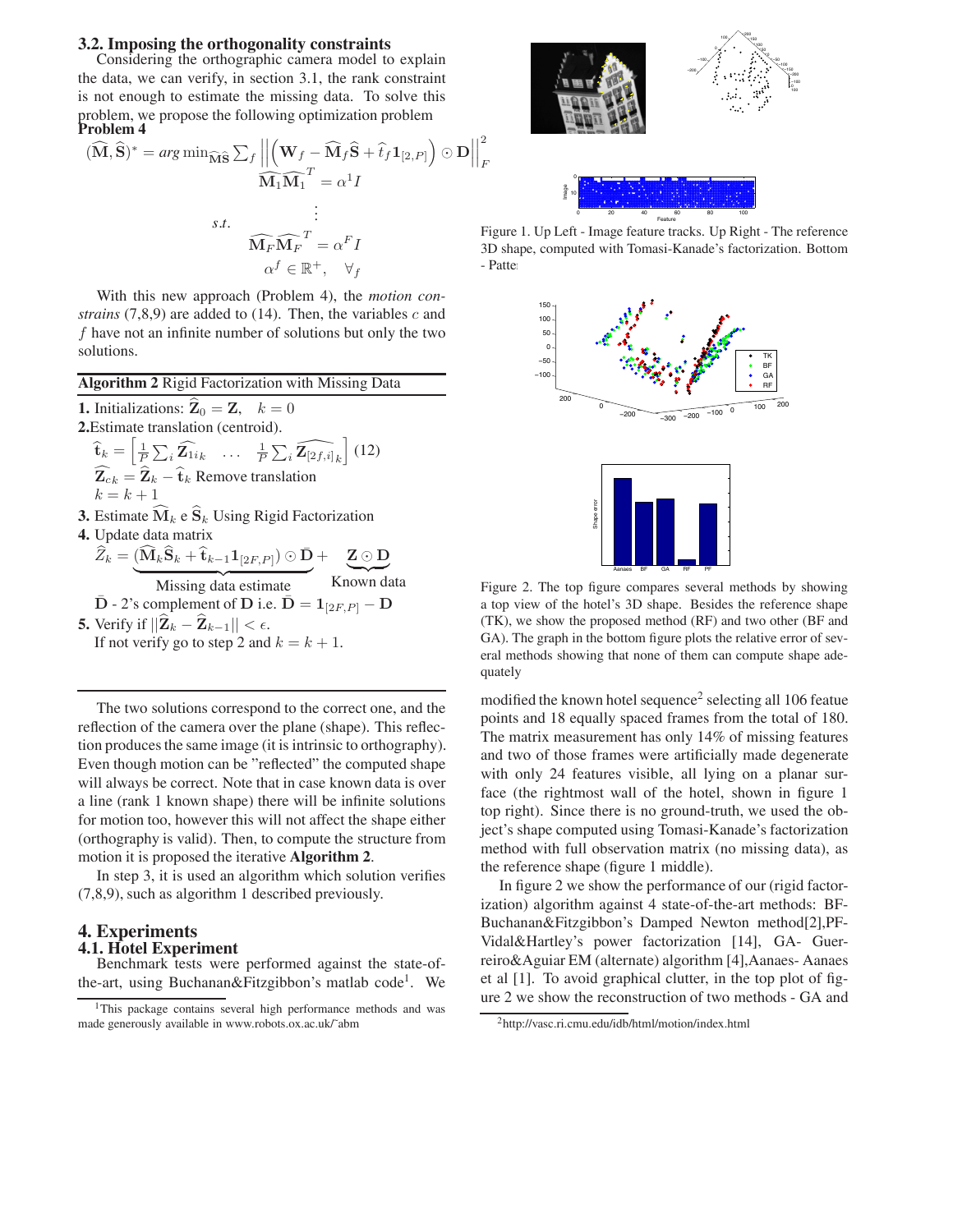

Figure 3. Up - Two images of the sequence Bottom - Pattern of missing points

BF (an alternate algorithm vs. a Newton algorithm) -, the "ground-truth" (TK) and our method (RF). The figure was generated from a top view so that the 3 planes of the hotel walls can be perceived clearly. Since both methods seek the best rank 4 matrix, like all other methods, they reach similar solutions, both inadequate (figure 2). As expected by enforcing rigidity constraints the reconstruction is quite close to the reference. In figure 2 (bottom), each bar represents the shape error  $\sum |\hat{S}_i - S_i^{tk}|$ , where  $\hat{S}_i$  is the shape estimate for point i and  $S_i^{tk}$  is the reference shape for that point. Of course the absolute value of the error depends on the particular shape, but the relevant aspect is that all other methods obtain estimates that are at least one order of magnitude above our method, and this happens with only 14% of data missing.

### **4.2. Dinosaur Experiment**

In the second experiment with real data, the proposed algorithm was tested with the dinosaur sequence<sup>3</sup> (figure 3). The sequence is composed by 36 images and does not contain any image with degenerate data. The measurement matrix is sparse with only 28% of known data (see figure 3).

Since there is no full matrix in this experiment, in opposite to the previous one, the "ground-truth" is not available and due to this reason the numerical evaluation of the results becomes very hard. In figures 4, we can see two different views of the dinosaur's shape which was obtained by the new method. Checking these figures, the obtained shape seems to be correct.

# **4.3. Full reconstruction with largely scaled images**

Finally we present a real life example using the rigid factorization with missing data. The aim is to produce a 3D reconstruction of one building from a set of uncalibrated images. We searched on Google for images depicting the building from a quite diverse set of viewpoints. The image scale is also quite diverse, since there are images taken



Figure 4. Two views of the dinosaur's shape obtained by the proposed method



Figure 5. Reconstruction of a famous Rem Koolhaas "piecewise planar" building.

from a pedestrian capturing one window together with far off aerial views from an airplane. Resolution ranged from 3 Megapixel to a 60 Kilopixel and perspective effects were quite large in some of them. Image features were tracked by hand and were basically the vertices of the building and windows' corners. In figure 5 we show some of the 19 images with the features superimosed. Close up views with a large depth range produce strong perspective, therefore we just inserted points that were in a small depth range compared to the distance to the camera. Even thought it favors the camera model adequacy it generates high volumes of (possibly degenerate) missing data. A triangulation was computed to convey the shape in a more natural way. The blue surfaces are windows. As figure 5 shows, the reconstruction is quite faithful. However perspective effects are noticeable, specially in the large front window. Nevertheless, in our opinion, this is a quite a hard set of images to any 3D reconstruction algorithm and remember that no prior knowledge used. For more precise applications this can be a good starting point to perspective factorization algorithms such as [6, 10].

#### **4.4. Convergence**

To analyze the algorithm's performance, several synthetic experiments were done. Convergence was evaluated as a function the total number of points and the number of

<sup>3</sup>www.robots.ox.ac.uk/˜abm